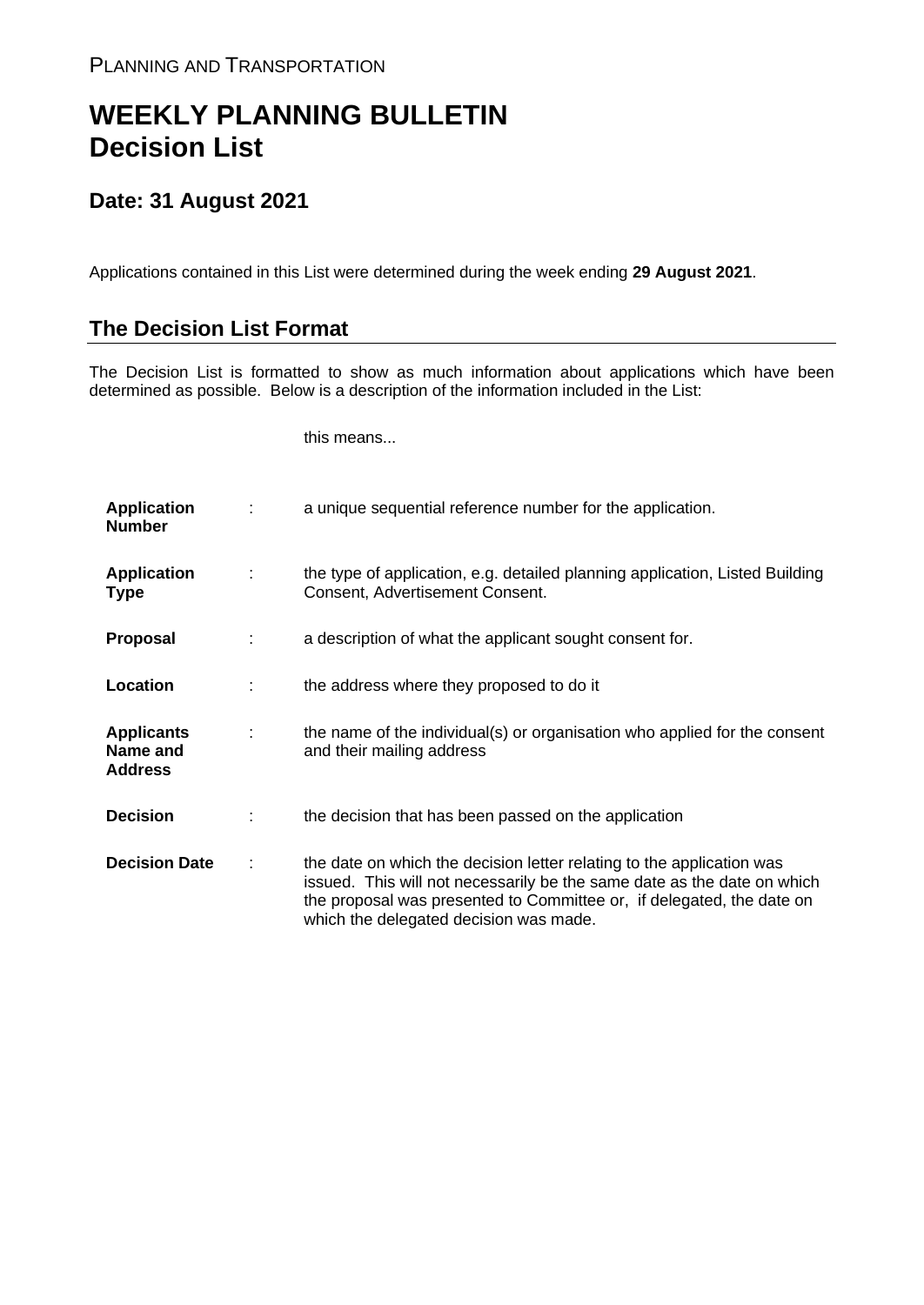| <b>Application No</b><br><b>Application Type</b><br>Proposal<br>Location<br><b>Applicant</b><br><b>Decision</b><br><b>Decision Issued</b>               | P/19/0580/PPP<br>Planning Permission in Principle<br>Construction of Road, Vehicular Access and Roundabout<br>Land To The West Of 65 Slamannan Road, Slamannan Road, Limerigg,<br>Manor Forrest Ltd., Atrium House, Callendar Boulevard, Callendar Business Park,<br>Falkirk, FK1 1XR,<br>Refuse Planning Permission in Principle<br>27 August 2021<br>÷<br>View the application details |
|---------------------------------------------------------------------------------------------------------------------------------------------------------|------------------------------------------------------------------------------------------------------------------------------------------------------------------------------------------------------------------------------------------------------------------------------------------------------------------------------------------------------------------------------------------|
| <b>Application No</b><br><b>Application Type</b><br><b>Proposal</b><br>Location<br><b>Applicant</b><br><b>Decision</b><br><b>Decision Issued</b>        | P/20/0504/FUL<br>÷<br>$\mathbb{Z}^2$<br><b>Planning Permission</b><br>Change of Use from Licensed Betting Office (Class 2) to Fitness Training Use<br>(Class 11) (Retrospective)<br>36 Manor Street, Falkirk, FK1 1NH,<br>Mr Paul Mackenzie, 36 Manor Street, Falkirk, FK1 1NH,<br>Withdrawn<br>24 August 2021<br>÷<br>View the application details                                      |
| <b>Application No</b><br><b>Application Type</b><br>Proposal<br>Location<br><b>Applicant</b><br><b>Decision</b><br><b>Decision Issued</b>               | P/20/0524/FUL<br><b>Planning Permission</b><br>Alterations and Conversion of Steading to Form Dwellinghouse (Renewal of<br>Planning Permission P/18/0204/FUL)<br>Land To The West Of Candie Hill, Falkirk,<br>Mrs C Duncan, Viewlands, Candiehead, Avonbridge, Falkirk, FK1 2LE,<br><b>Grant Planning Permission</b><br>26 August 2021<br>View the application details                   |
| <b>Application No</b><br><b>Application Type</b><br><b>Proposal</b><br><b>Location</b><br><b>Applicant</b><br><b>Decision</b><br><b>Decision Issued</b> | P/21/0160/FUL<br><b>Planning Permission</b><br>Erection of Radio Masts (Retrospective)<br>39 Birdland Avenue, Bo'ness, EH51 9LX,<br>Mr John Rennie, 39 Birdland Avenue, Bo'ness, EH51 9LX,<br><b>Grant Planning Permission</b><br>27 August 2021<br>View the application details                                                                                                         |
| <b>Application No</b><br><b>Application Type</b><br><b>Proposal</b><br>Location<br><b>Applicant</b><br><b>Decision</b><br><b>Decision Issued</b>        | P/21/0177/FUL<br><b>Planning Permission</b><br><b>Extension to Dwellinghouse</b><br>31B Main Street, Brightons, Falkirk, FK2 0JS,<br>Ms J McHendry, 31B Main Street, Brightons, Falkirk, FK2 0JS,<br><b>Grant Planning Permission</b><br>26 August 2021<br>View the application details                                                                                                  |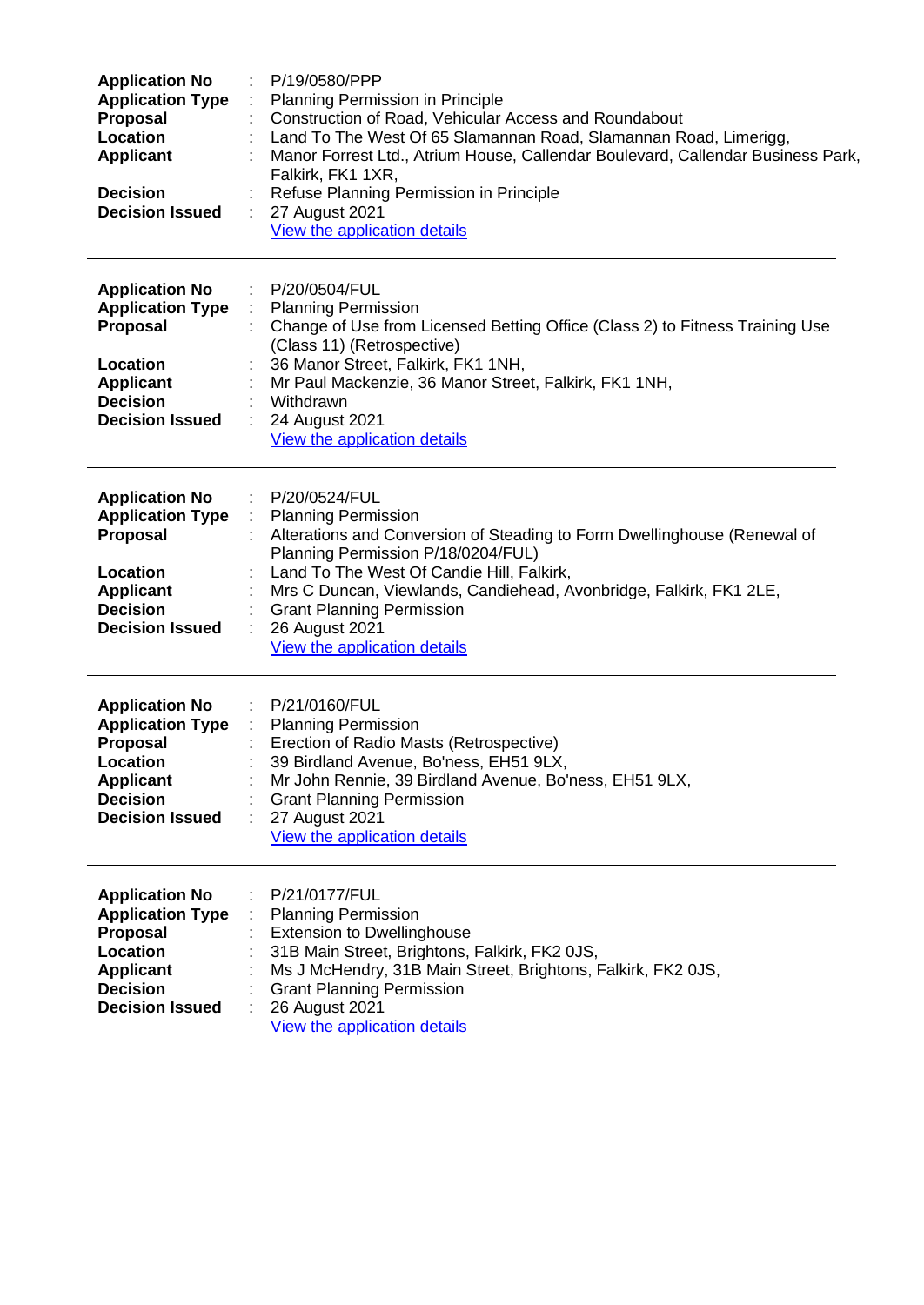| <b>Application No</b><br><b>Application Type</b><br>Proposal<br>Location<br><b>Applicant</b><br><b>Decision</b><br><b>Decision Issued</b>        | P/21/0206/FUL<br><b>Planning Permission</b><br>Demolition of Buildings, Erection of 2 Dwellinghouses and Change of Use of Land<br>to form Garden Ground<br>Site To The West Of Castlewood, Glen Road, Torwood,<br>Ms Charlotte Crosbie, The Loft, The Tattie Kirk, Cow Wynd, Falkirk, Stirlingshire,<br><b>FK1 1PU,</b><br><b>Grant Planning Permission</b><br>27 August 2021<br>View the application details                                     |
|--------------------------------------------------------------------------------------------------------------------------------------------------|---------------------------------------------------------------------------------------------------------------------------------------------------------------------------------------------------------------------------------------------------------------------------------------------------------------------------------------------------------------------------------------------------------------------------------------------------|
| <b>Application No</b><br><b>Application Type</b><br>Proposal<br>Location<br><b>Applicant</b><br><b>Decision</b><br><b>Decision Issued</b>        | P/21/0207/FUL<br>÷<br><b>Planning Permission</b><br>$\ddot{\phantom{a}}$<br>Installation of Raised Decking, Balustrade, Privacy Screens and Retractable<br><b>Awning Structure</b><br>18 Ochil View, Shieldhill, Falkirk, FK1 2DP,<br>Mr Colin Campbell, 18 Ochil View, Shieldhill, Falkirk, FK1 2DP,<br><b>Grant Planning Permission</b><br>24 August 2021<br>View the application details                                                       |
| <b>Application No</b><br><b>Application Type</b><br>Proposal<br>Location<br><b>Applicant</b><br><b>Decision</b><br><b>Decision Issued</b>        | P/21/0214/FUL<br>÷<br><b>Planning Permission</b><br>Change of Use of Agricultural Land to Camping/Leisure Area to Extend Existing<br>Campsite and Retrospective Temporary Siting of Mobile Home<br>Easter Clayknowes Farm, Bonnybridge, FK4 2ET,<br>Bonnybridge Eco Camping & Glamping, FAO Ms Karyn Robb, Easter Clayknowes<br>Farm, Bonnybridge, FK4 2ET,<br><b>Grant Planning Permission</b><br>26 August 2021<br>View the application details |
| <b>Application No</b><br><b>Application Type</b><br><b>Proposal</b><br>Location<br><b>Applicant</b><br><b>Decision</b><br><b>Decision Issued</b> | P/21/0307/FUL<br><b>Planning Permission</b><br>Extension to Dwellinghouse and Formation of Raised Deck and Boundary Fence<br>12 Church Street, Carronshore, Falkirk, FK2 8HD,<br>Mr John Murray, 12 Church Street, Carronshore, Falkirk, FK2 8HD,<br><b>Grant Planning Permission</b><br>27 August 2021<br>View the application details                                                                                                           |
| <b>Application No</b><br><b>Application Type</b><br>Proposal<br>Location<br><b>Applicant</b><br><b>Decision</b><br><b>Decision Issued</b>        | P/21/0311/AGR<br>÷<br><b>Agricultural Notification</b><br>Prior Notification for Farm-related Building Works (Non-Residential)<br>Hareburn Mains, Falkirk, FK1 2JE,<br>Mr Scott Fraser, Hareburn Mains, Falkirk, FK1 2JE,<br>Prior Approval is Not Required<br>23 August 2021<br>View the application details                                                                                                                                     |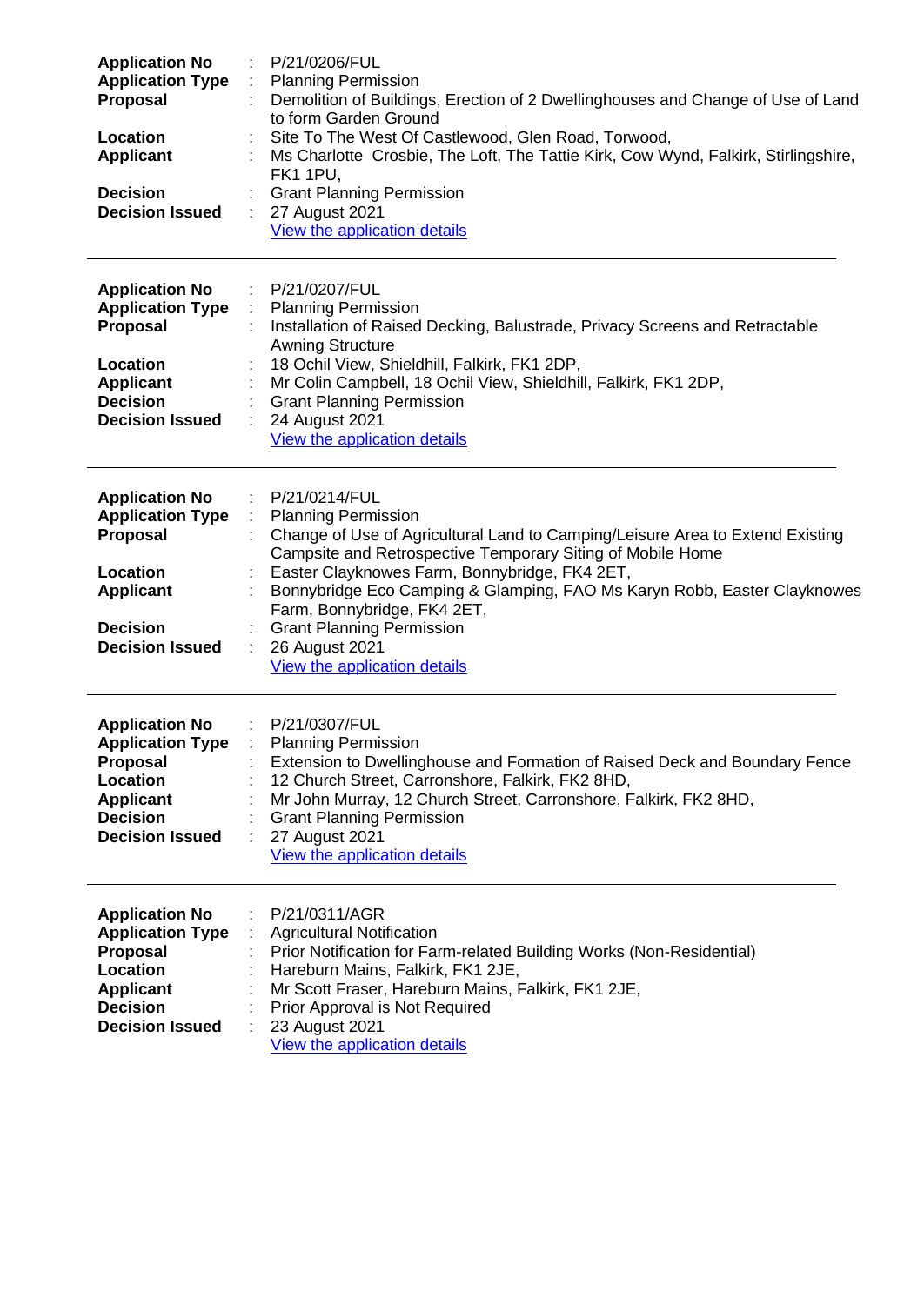| <b>Application No</b><br><b>Application Type</b><br>Proposal<br>Location<br><b>Applicant</b><br><b>Decision</b><br><b>Decision Issued</b>        | P/21/0337/FUL<br><b>Planning Permission</b><br>Amendment to Design of Dwellinghouse on Plot 2-5 of Planning Permission<br>P/20/0347/FUL<br>Land To The North Of Castlewood, Glen Road, Torwood,,<br>Heritage Homes (Scotland) Ltd, 95 Main Street, Callander, FK17 8BQ,<br><b>Grant Planning Permission</b><br>27 August 2021<br>View the application details |
|--------------------------------------------------------------------------------------------------------------------------------------------------|---------------------------------------------------------------------------------------------------------------------------------------------------------------------------------------------------------------------------------------------------------------------------------------------------------------------------------------------------------------|
| <b>Application No</b><br><b>Application Type</b><br>Proposal<br>Location<br><b>Applicant</b><br><b>Decision</b><br><b>Decision Issued</b>        | P/21/0344/FUL<br><b>Planning Permission</b><br>÷<br><b>Extension to Flatted Dwelling</b><br>59 Broomhill Road, High Bonnybridge, Bonnybridge, FK4 2AT,<br>Mrs Clare Guyan, 59 Broomhill Road, High Bonnybridge, Bonnybridge, FK4 2AT,<br><b>Grant Planning Permission</b><br>27 August 2021<br>View the application details                                   |
| <b>Application No</b><br><b>Application Type</b><br>Proposal<br>Location<br><b>Applicant</b><br><b>Decision</b><br><b>Decision Issued</b>        | P/21/0366/TEL<br>÷<br><b>Telecommunications Notification</b><br>Installation of Telecommunications Equipment<br>Park Hotel, 1 Arnothill, Falkirk, FK1 5RY,<br>Cornerstone, Hive 2, 1530 Arlington Business Park, Theale, RG7 4SA<br>Approval of the Details Submitted<br>27 August 2021<br>View the application details                                       |
| <b>Application No</b><br><b>Application Type</b><br><b>Proposal</b><br>Location<br><b>Applicant</b><br><b>Decision</b><br><b>Decision Issued</b> | P/21/0371/FUL<br><b>Planning Permission</b><br>Alteration to Dwellinghouse (Formation of Pitched Roof over Extension)<br>19 Glen Brae, Falkirk, FK1 5LL,<br>Mr Neil Graham, 19 Glen Brae, Falkirk, FK1 5LL,<br><b>Grant Planning Permission</b><br>27 August 2021<br>View the application details                                                             |
| <b>Application No</b><br><b>Application Type</b><br>Proposal<br>Location<br>Applicant<br><b>Decision</b><br><b>Decision Issued</b>               | P/21/0377/FUL<br><b>Planning Permission</b><br><b>Extension to Dwellinghouse</b><br>69 Wallace Brae Drive, Reddingmuirhead, Falkirk, FK2 0FB,<br>Mr Gordon Thomson, 69 Wallace Brae Drive, Falkirk, FK2 0FB,<br><b>Grant Planning Permission</b><br>27 August 2021<br>View the application details                                                            |
| <b>Application No</b><br><b>Application Type</b><br>Proposal<br>Location<br><b>Applicant</b><br><b>Decision</b><br><b>Decision Issued</b>        | P/21/0386/FUL<br><b>Planning Permission</b><br>Demolition of Outbuilding and Erection of New Outbuilding<br>24 Craighorn Drive, Falkirk, FK1 5NS,<br>Mr Gregor Scott, 24 Craighorn Drive, Falkirk, FK1 5NS,<br><b>Grant Planning Permission</b><br>27 August 2021<br>View the application details                                                             |